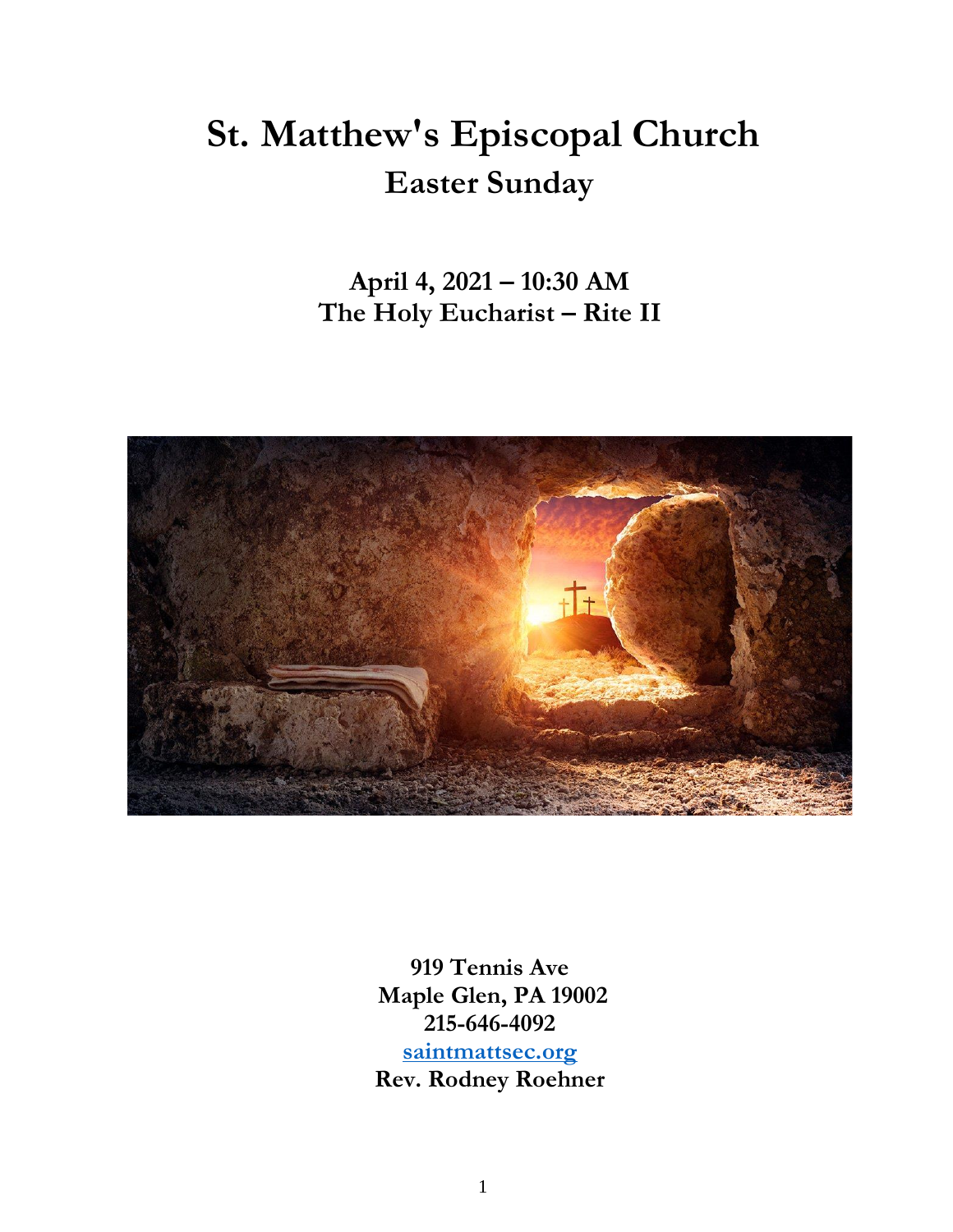**Processional Hymn** *Jesus Christ Is Risen Today* **'82 Hymnal – 207**

1 Jesus Christ is ris'n today, Alleluia! our triumphant holy day, Alleluia! who did once upon the cross Alleluia! suffer to redeem our loss. Alleluia!

2 Hymns of praise then let us sing Alleluia! unto Christ, our heav'nly, King, Alleluia! who endured the cross and grave, Alleluia! sinners to redeem and save. Alleluia!

4 Sing we to our God above, Alleluia! praise eternal as his love; Alleluia! praise him, all ye heav'nly host, Alleluia! Father, Son, and Holy Ghost. Alleluia!

#### *Celebrant* Alleluia. Christ is risen. *People* **The Lord is risen indeed. Alleluia.**

#### *The Celebrant continues with the Collect of Purity*

Almighty God, to you all hearts are open, all desires known, and from you no secrets are hid: Cleanse the thoughts of our hearts by the inspiration of your Holy Spirit, that we may perfectly love you, and worthily magnify your holy Name; through Christ our Lord. **Amen.**

**Gloria '82 Hymnal – S 280**

**Glory to God in the highest, and peace to his people on earth. Lord God, heavenly King, almighty God and Father, we worship you, we give you thanks, we praise you for your glory. Lord Jesus Christ, only Son of the Father, Lord God, Lamb of God,**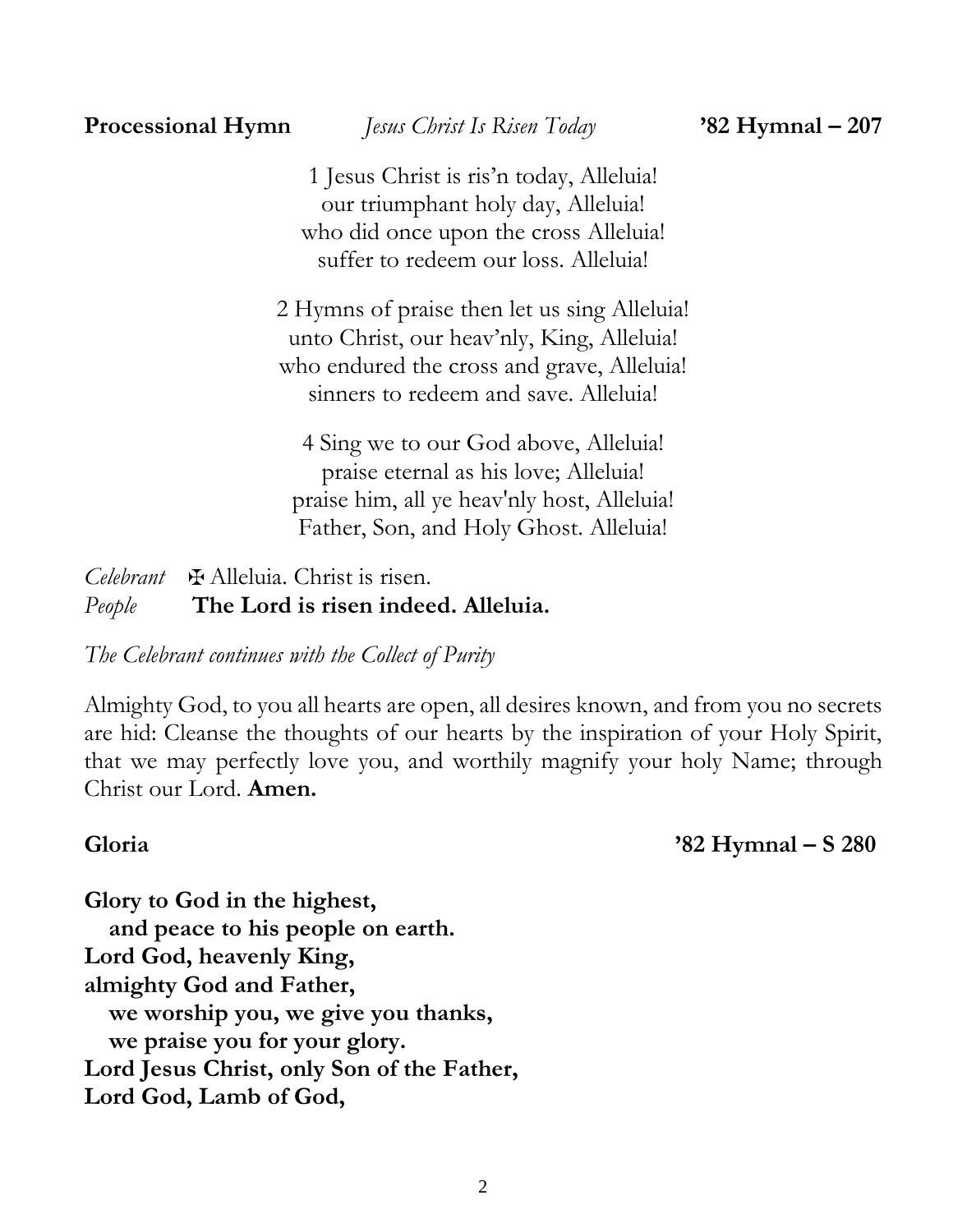**you take away the sin of the world: have mercy on us; you are seated at the right hand of the Father: receive our prayer. For you alone are the Holy One, you alone are the Lord, you alone are the Most High, Jesus Christ, with the Holy Spirit, in the glory of God the Father. Amen.**

#### **The Collect of the Day**

*Celebrant* The Lord be with you. *People* **And also with you.** *Celebrant* Let us pray.

Almighty God, who through your only-begotten Son Jesus Christ overcame death and opened to us the gate of everlasting life: Grant that we, who celebrate with joy the day of the Lord's resurrection, may be raised from the death of sin by your lifegiving Spirit; through Jesus Christ our Lord, who lives and reigns with you and the Holy Spirit, one God, now and for ever.

*People* **Amen.**

#### **The Lessons** *Please be seated*

#### First Reading **Acts** 10:34-43

Peter began to speak to Cornelius and the other Gentiles: "I truly understand that God shows no partiality, but in every nation anyone who fears him and does what is right is acceptable to him. You know the message he sent to the people of Israel, preaching peace by Jesus Christ--he is Lord of all. That message spread throughout Judea, beginning in Galilee after the baptism that John announced: how God anointed Jesus of Nazareth with the Holy Spirit and with power; how he went about doing good and healing all who were oppressed by the devil, for God was with him. We are witnesses to all that he did both in Judea and in Jerusalem. They put him to death by hanging him on a tree; but God raised him on the third day and allowed him to appear, not to all the people but to us who were chosen by God as witnesses, and who ate and drank with him after he rose from the dead. He commanded us to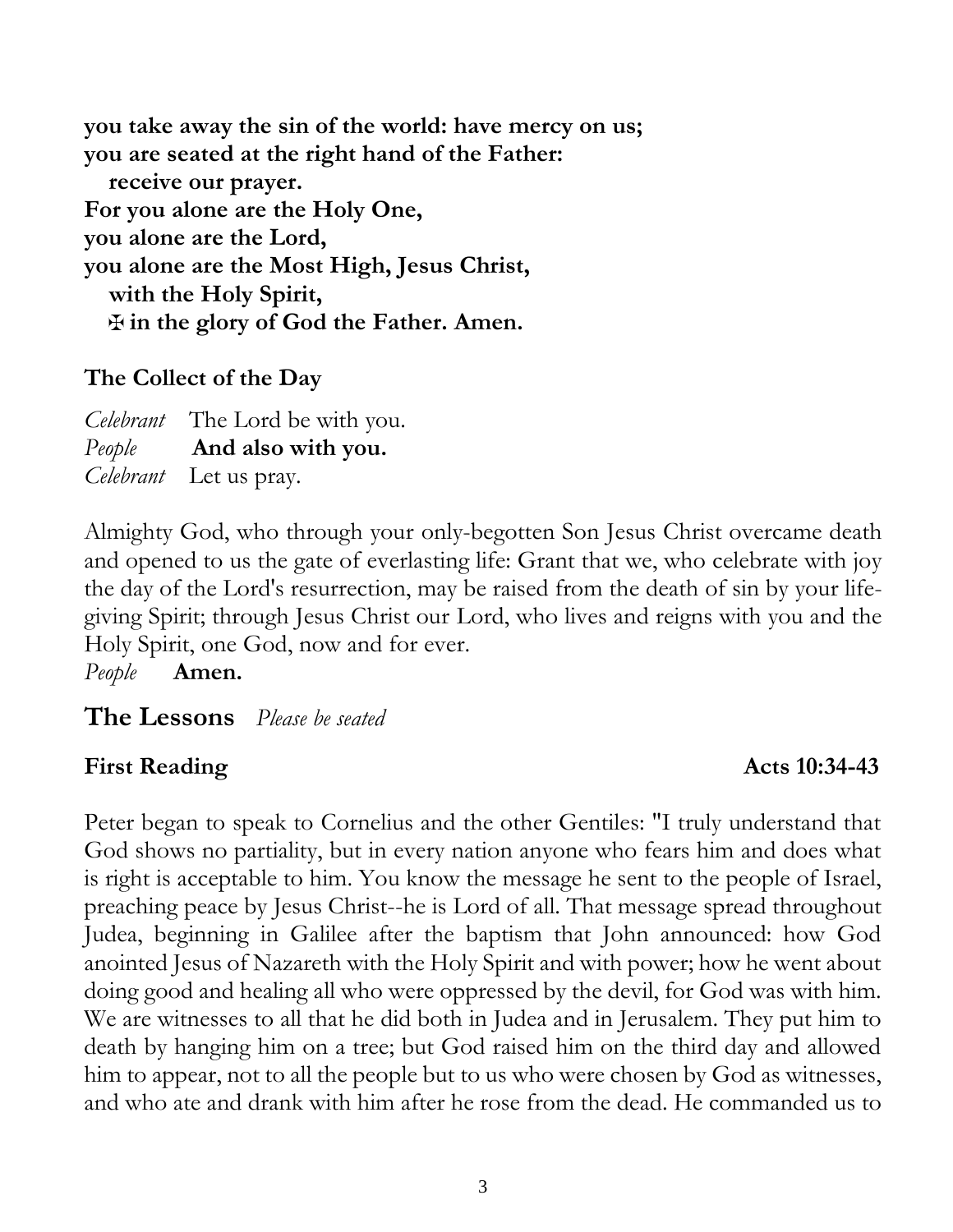preach to the people and to testify that he is the one ordained by God as judge of the living and the dead. All the prophets testify about him that everyone who believes in him receives forgiveness of sins through his name."

 The Word of the Lord. *People* **Thanks be to God.**

#### **Psalm 118:1-2, 14-24 (read responsively by whole verse)**

1 Give thanks to the Lord, for he is good; \* his mercy endures for ever.

#### **2 Let Israel now proclaim, \* "His mercy endures for ever."**

14 The Lord is my strength and my song,  $*$ and he has become my salvation.

#### **15 There is a sound of exultation and victory \* in the tents of the righteous:**

16 "The right hand of the Lord has triumphed! \* the right hand of the Lord is exalted! the right hand of the Lord has triumphed!"

## **17 I shall not die, but live, \* and declare the works of the Lord.**

18 The Lord has punished me sorely, \* but he did not hand me over to death.

#### **19 Open for me the gates of righteousness; \* I will enter them; I will offer thanks to the Lord.**

20 "This is the gate of the Lord;  $*$ he who is righteous may enter."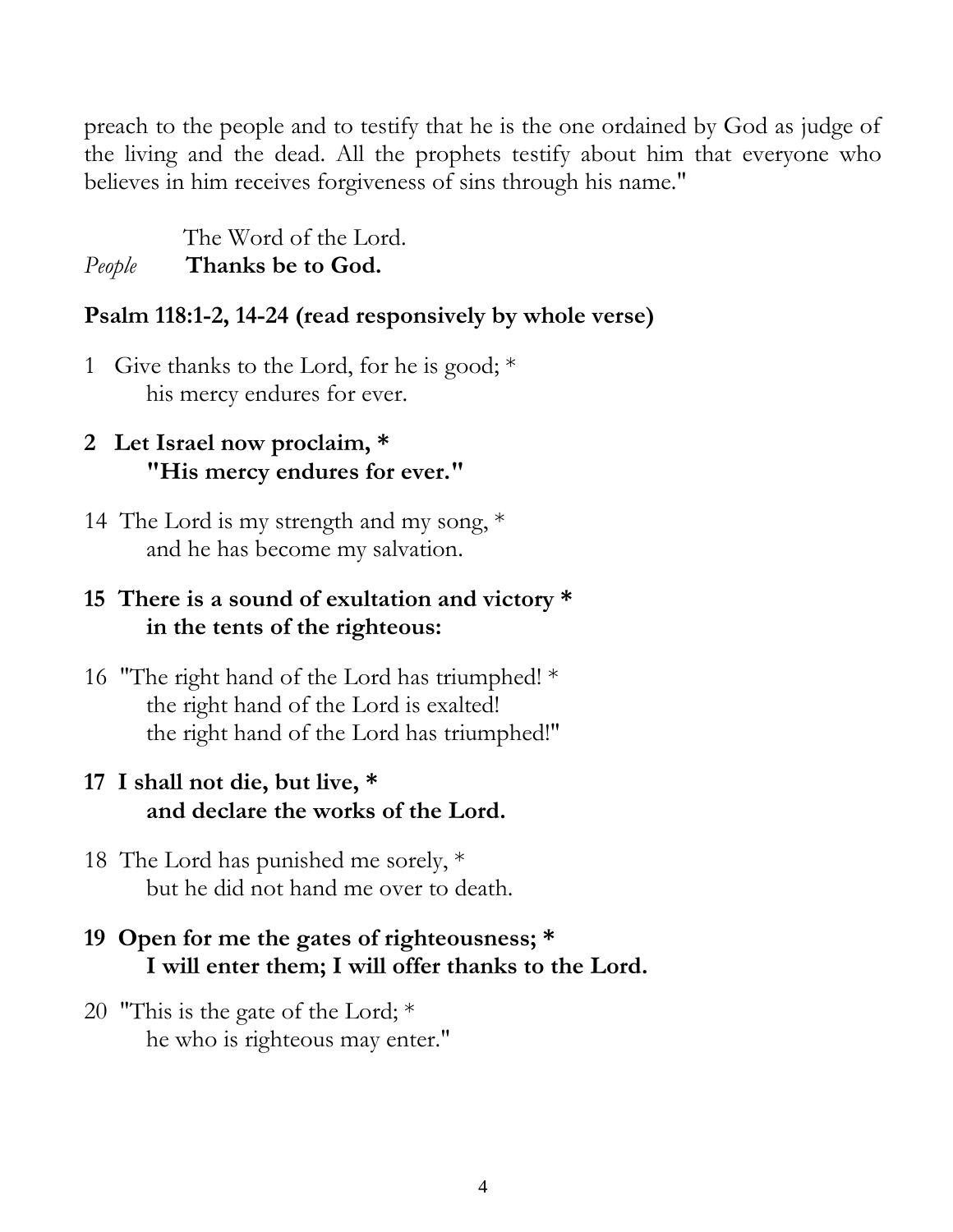#### **21 I will give thanks to you, for you answered me \* and have become my salvation.**

22 The same stone which the builders rejected  $*$ has become the chief cornerstone.

## **23 This is the Lord's doing, \* and it is marvelous in our eyes.**

24 On this day the Lord has acted; \* we will rejoice and be glad in it.

# **Second Reading I Corinthians 15:1-11**

I would remind you, brothers and sisters, of the good news that I proclaimed to you, which you in turn received, in which also you stand, through which also you are being saved, if you hold firmly to the message that I proclaimed to you--unless you have come to believe in vain. For I handed on to you as of first importance what I in turn had received: that Christ died for our sins in accordance with the scriptures, and that he was buried, and that he was raised on the third day in accordance with the scriptures, and that he appeared to Cephas, then to the twelve. Then he appeared to more than five hundred brothers and sisters at one time, most of whom are still alive, though some have died. Then he appeared to James, then to all the apostles. Last of all, as to one untimely born, he appeared also to me. For I am the least of the apostles, unfit to be called an apostle, because I persecuted the church of God. But by the grace of God I am what I am, and his grace toward me has not been in vain. On the contrary, I worked harder than any of them--though it was not I, but the grace of God that is with me. Whether then it was I or they, so we proclaim and so you have come to believe.

#### The Word of the Lord. *People* **Thanks be to God.**

**Sequence Hymn** *This Joyful Eastertide* **'82 Hymnal –192**

*Refrain* Had Christ, that once was slain, ne'er burst his three-day prison, our faith had been in vain; but now is Christ arisen, arisen, arisen, arisen.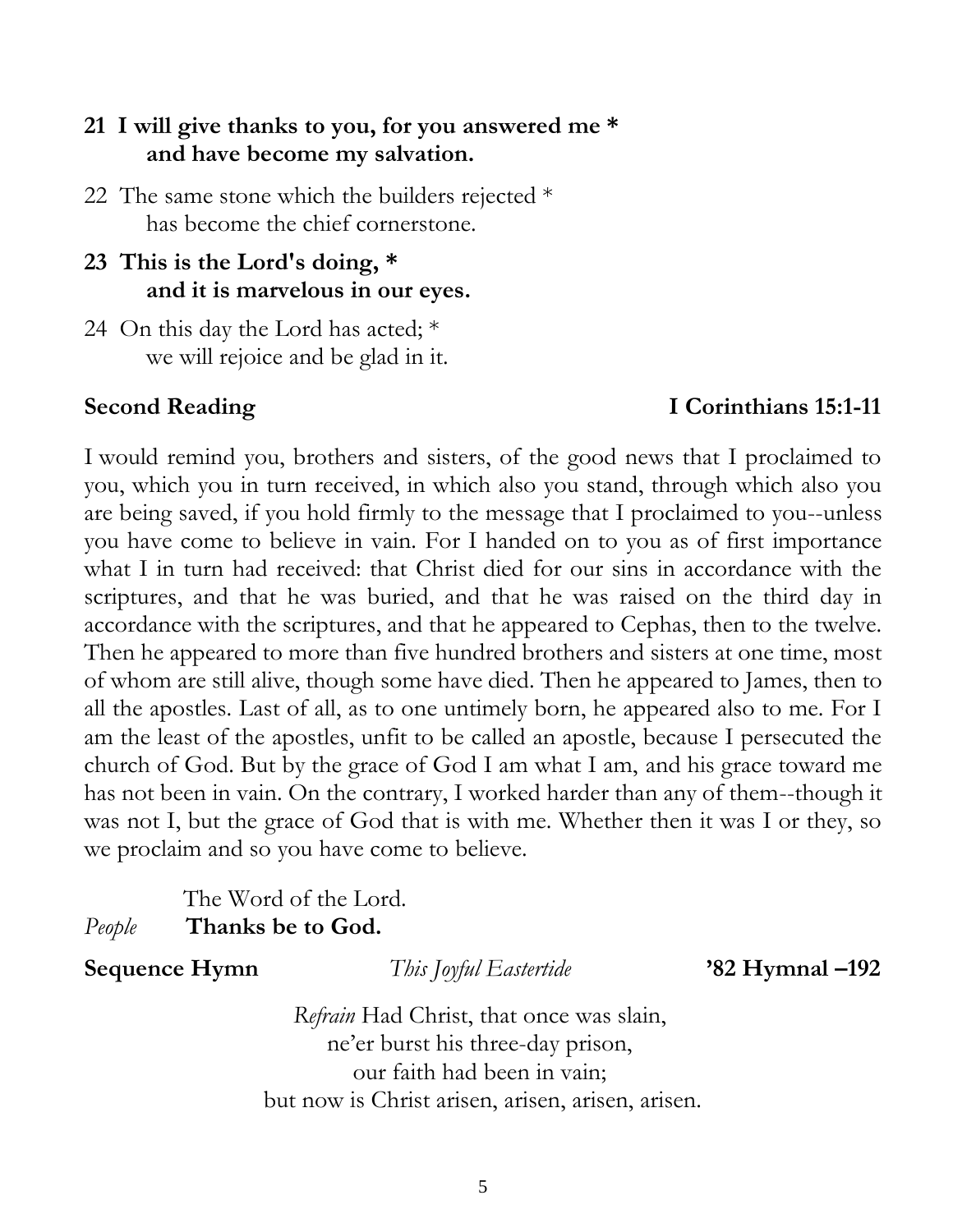1 This joyful Eastertide, away with sin and sorrow! My love, the Crucified, hath sprung to life this morrow. *Refrain*

2 Death's flood hath lost its chill, since Jesus crossed the river: Lord of all life, from ill my passing soul deliver. *Refrain*

3 My flesh in hope shall rest, and for a season slumber, till trumpets east to west shall wake the dead in number. *Refrain*

#### **Gospel John 20:1-18**

#### The Holy Gospel of our Lord Jesus Christ according to John. *People* **Glory to you, Lord Christ.**

Early on the first day of the week, while it was still dark, Mary Magdalene came to the tomb and saw that the stone had been removed from the tomb. So she ran and went to Simon Peter and the other disciple, the one whom Jesus loved, and said to them, "They have taken the Lord out of the tomb, and we do not know where they have laid him." Then Peter and the other disciple set out and went toward the tomb. The two were running together, but the other disciple outran Peter and reached the tomb first. He bent down to look in and saw the linen wrappings lying there, but he did not go in. Then Simon Peter came, following him, and went into the tomb. He saw the linen wrappings lying there, and the cloth that had been on Jesus' head, not lying with the linen wrappings but rolled up in a place by itself. Then the other disciple, who reached the tomb first, also went in, and he saw and believed; for as yet they did not understand the scripture, that he must rise from the dead. Then the disciples returned to their homes. But Mary stood weeping outside the tomb. As she wept, she bent over to look into the tomb; and she saw two angels in white, sitting where the body of Jesus had been lying, one at the head and the other at the feet. They said to her, "Woman, why are you weeping?" She said to them, "They have taken away my Lord, and I do not know where they have laid him." When she had said this, she turned around and saw Jesus standing there, but she did not know that it was Jesus. Jesus said to her, "Woman, why are you weeping? Whom are you looking for?" Supposing him to be the gardener, she said to him, "Sir, if you have carried him away, tell me where you have laid him, and I will take him away." Jesus said to her, "Mary!" She turned and said to him in Hebrew, "Rabbouni!" (which means Teacher). Jesus said to her, "Do not hold on to me, because I have not yet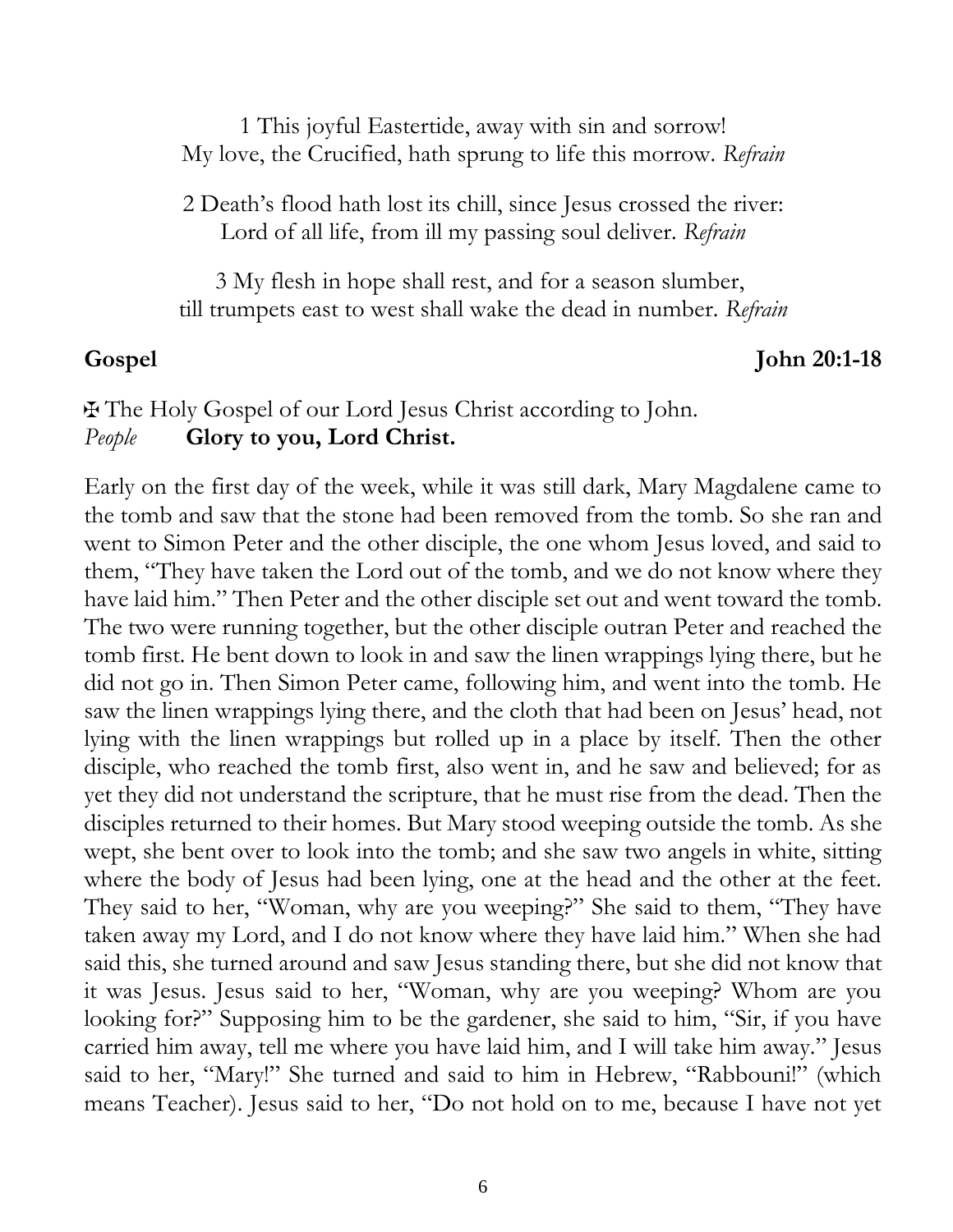ascended to the Father. But go to my brothers and say to them, 'I am ascending to my Father and your Father, to my God and your God.'" Mary Magdalene went and announced to the disciples, "I have seen the Lord"; and she told them that he had said these things to her.

 The Gospel of the Lord. *People* **Praise to you, Lord Christ.**

**The Sermon** *(seated)* Rev. Rodney Roehner

## **Nicene Creed**

**We believe in one God, the Father, the Almighty, maker of heaven and earth, of all that is, seen and unseen. We believe in one Lord, Jesus Christ, the only Son of God, eternally begotten of the Father, God from God, Light from Light, true God from true God, begotten, not made, of one Being with the Father. Through him all things were made. For us and for our salvation he came down from heaven: by the power of the Holy Spirit he became incarnate from the Virgin Mary, and was made man. For our sake he was crucified under Pontius Pilate; he suffered death and was buried. On the third day he rose again in accordance with the Scriptures; he ascended into heaven and is seated at the right hand of the Father. He will come again in glory to judge the living and the dead, and his kingdom will have no end. We believe in the Holy Spirit, the Lord, the giver of life, who proceeds from the Father and the Son. With the Father and the Son he is worshiped and glorified. He has spoken through the Prophets.**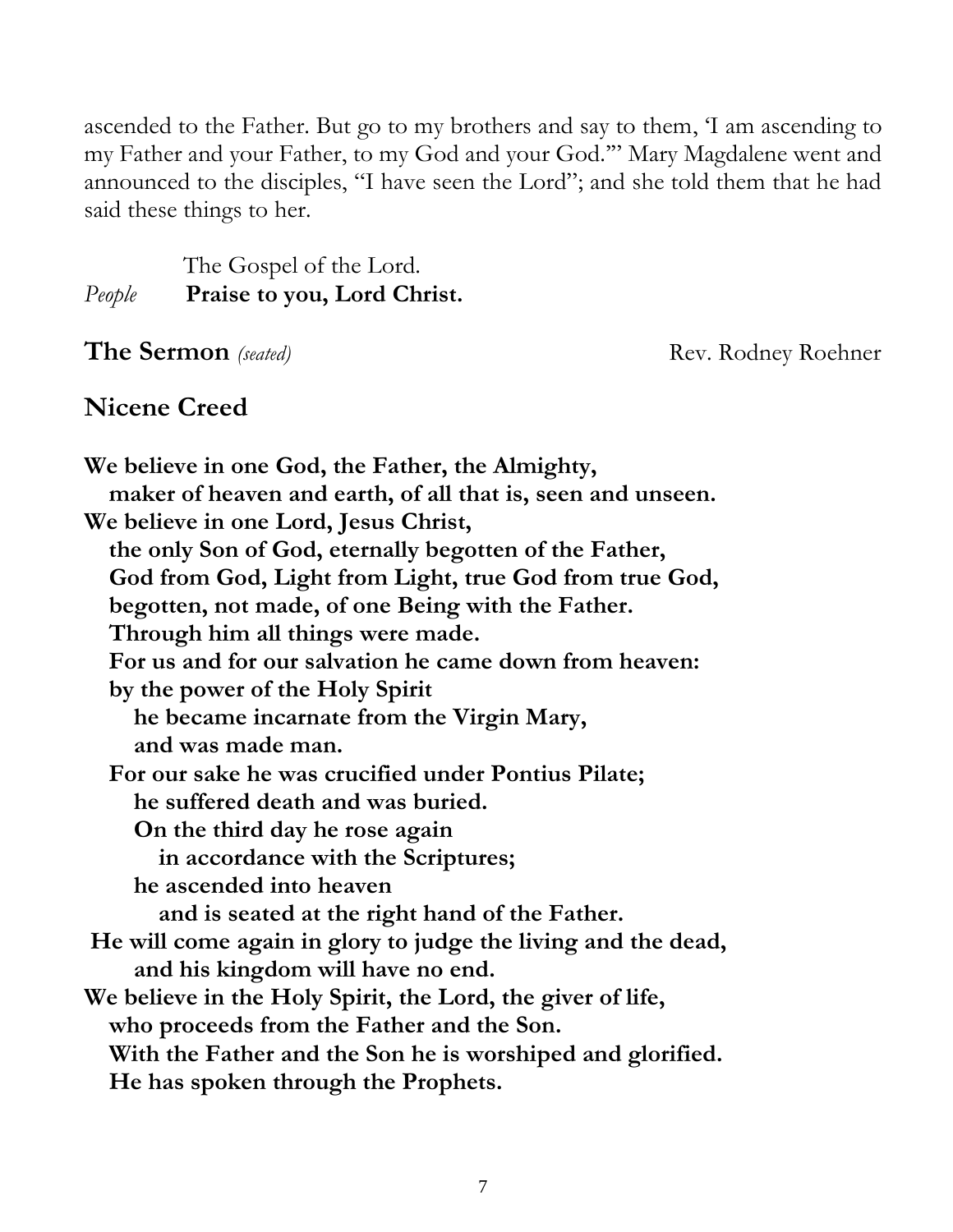**We believe in one holy Catholic and Apostolic Church. We acknowledge one baptism for the forgiveness of sins. We look for the resurrection of the dead, and the life of the world to come. Amen.**

# **The Prayers of the People – Form I**

With all our heart and with all our mind, let us pray to the Lord, saying "Lord, have mercy."

For the peace from above, for the loving-kindness of God, and for the salvation of our souls, let us pray to the Lord. **Lord, have mercy.**

For the peace of the world, for the welfare of the Holy Church of God, for the protection and relief of persecuted Christians, and for the unity of all peoples, let us pray to the Lord. **Lord, have mercy.**

For Daniel our Bishop, for Rodney our priest; and for all the clergy and people, let us pray to the Lord. **Lord, have mercy.**

For Joseph our President, Thomas our Governor, for the leaders of Montgomery and Bucks Counties; for the leaders of the nations, and for all in authority, let us pray to the Lord. **Lord, have mercy.**

For this town of Maple Glen; for every city and community, and for those who live in them, let us pray to the Lord. **Lord, have mercy.**

For the good earth which God has given us, and for the wisdom and will to conserve it, let us pray to the Lord. **Lord, have mercy.**

For those who travel on land, on water, or in the air, let us pray to the Lord. **Lord, have mercy.**

For the aged and infirm, for the widowed and orphans, and for the sick and the suffering, especially Terry, Carol, Edward, Dick, Karen, Lou, June, Margaret, Constance, Priscilla, Bob, Kathy, Nancy, Doris, Joe, Ava, Greg, Jeryl and all those with the coronavirus, let us pray to the Lord. **Lord, have mercy.**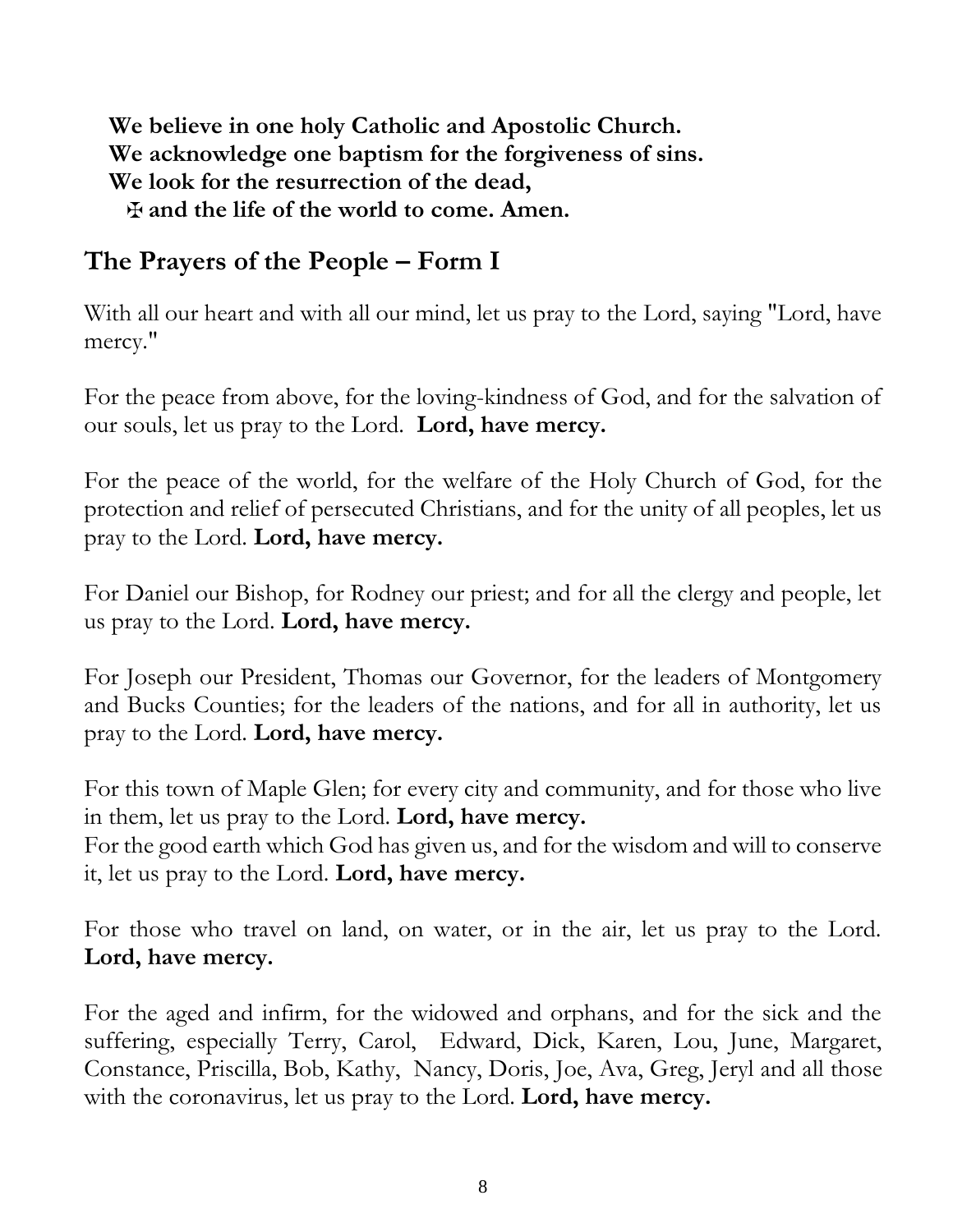For this parish of St. Matthew's and our school, for those celebrating their birthdays and wedding anniversaries; that we may serve God faithfully, let us pray to the Lord. **Lord have mercy.**

For all first responders, health care workers, and law enforcement, especially Jamie; for those who serve our nation in the armed forces, especially Steven, Jonathan, Kyle, Justin, Zack and their families, let us pray to the Lord. **Lord, have mercy.**

For the poor and the oppressed, for the unemployed and the destitute, for prisoners and captives, and for all who remember and care for them, let us pray to the Lord. **Lord, have mercy.**

For all who have died in the hope of the resurrection, and for all the departed, let us pray to the Lord. **Lord, have mercy.**

That we may end our lives in faith and hope, without suffering and without reproach, let us pray to the Lord. **Lord, have mercy.**

Defend us, deliver us, and in thy compassion protect us, O Lord, by thy grace. **Lord, have mercy.**

In the Communion of the Ever-Blessed Virgin Mary, Blessed Matthew, our patron, and of all the saints, let us commend ourselves, and one another, and all our life, to Christ our Lord. **To you, O Lord, our God.**

# **General Confession**

*Celebrant* Let us confess our sins against God and our neighbor.

*All* **Most merciful God, we confess that we have sinned against you in thought, word, and deed, by what we have done, and by what we have left undone. We have not loved you with our whole heart; we have not loved our neighbors as ourselves.**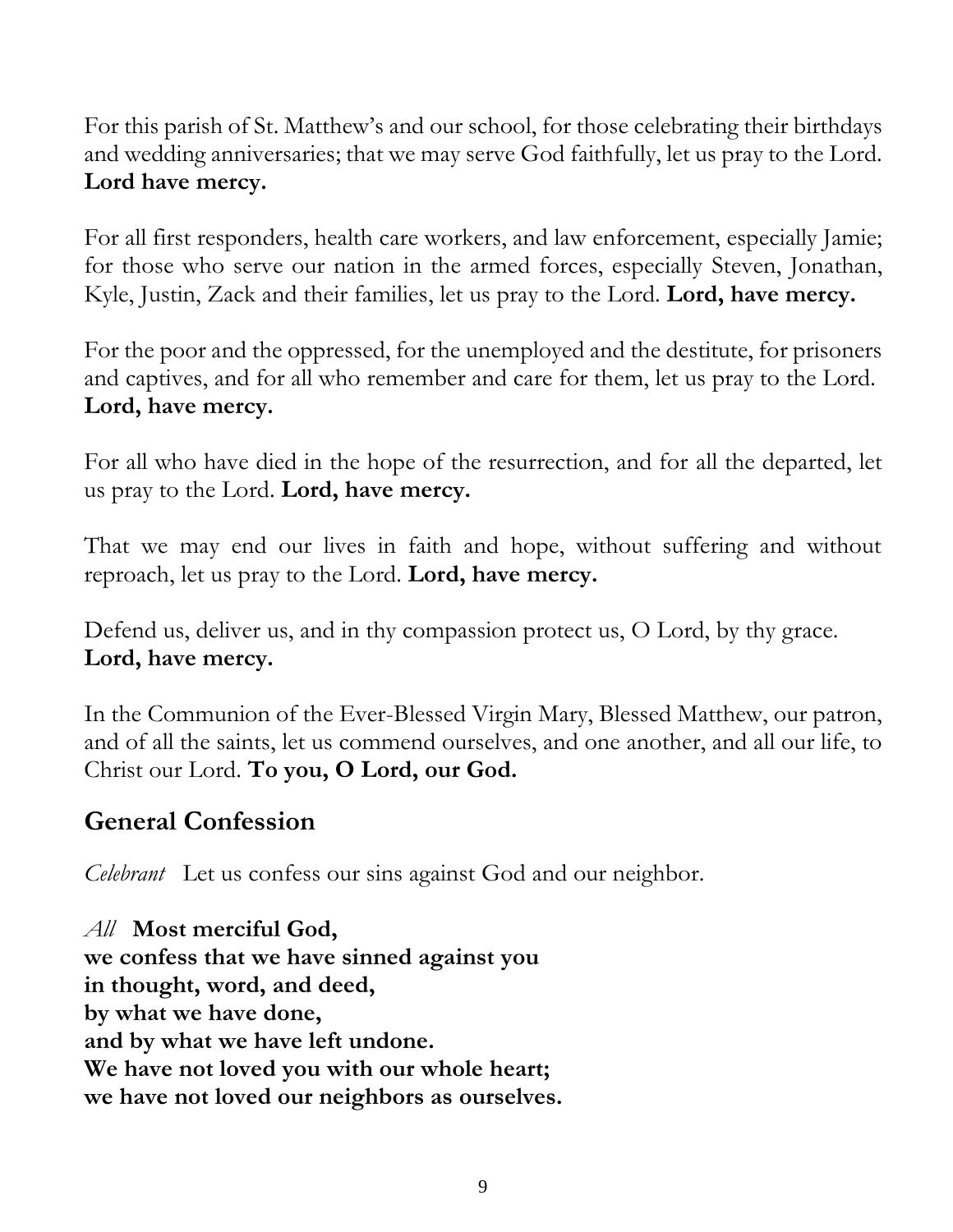10

**We are truly sorry and we humbly repent. For the sake of your Son Jesus Christ, have mercy on us and forgive us; that we may delight in your will, and walk in your ways, to the glory of your Name. Amen.**

*Celebrant* Almighty God have mercy on you, forgive  $\mathbf{\Psi}$  you all your sins through our Lord Jesus Christ, strengthen you in all goodness, and by the power of the Holy Spirit keep you in eternal life. **Amen.**

## **The Peace** *(all stand)*

*Celebrant* The peace of the Lord be always with you. *People* **And also with you.**

#### **Announcements**

**Offertory Hymn** *Jesus Lives!* **'82 Hymnal – 195** 

1 Jesus lives! thy terrors now can no longer, death, appall us; Jesus lives! by this we know thou, O grave, canst enthrall us. Alleluia!

2 Jesus lives! henceforth is death but the gate to life immortal; this shall calm our trembling breath when we pass its gloomy portal. Alleluia!

3 Jesus lives! our hearts know well nought from us his love shall sever; life, nor death, nor pow'rs of hell tear us from his keeping ever. Alleluia!

4 Jesus lives! to him the throne over all the world is given: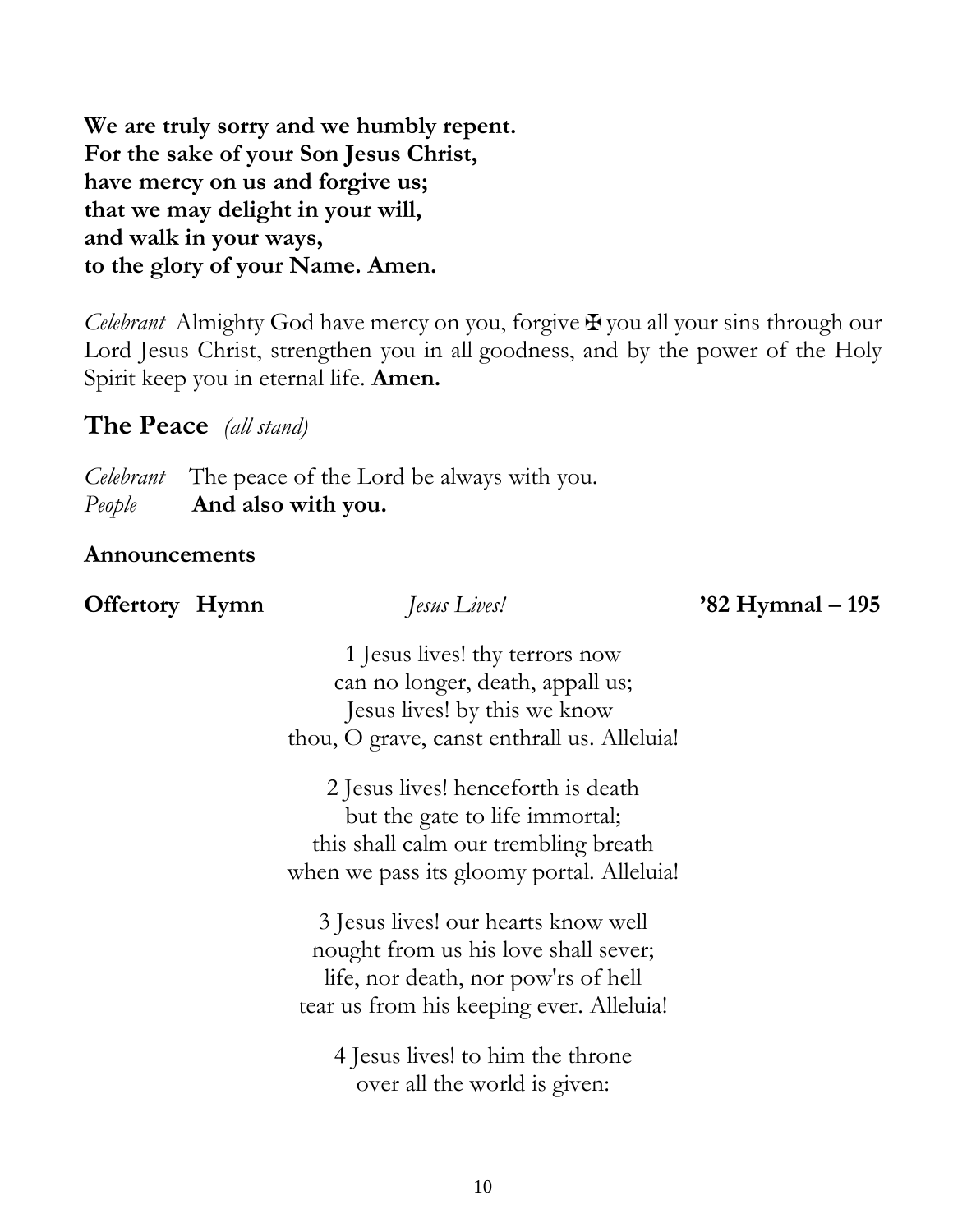may we go where he has gone, rest and reign with him in heaven. Alleluia!

# **Eucharistic Prayer B**

| <i>Celebrant</i> The Lord be with you.                   |
|----------------------------------------------------------|
| <i>People</i> <b>And also with you.</b>                  |
| <i>Celebrant</i> Lift up your hearts.                    |
| People We lift them to the Lord.                         |
| <i>Celebrant</i> Let us give thanks to the Lord our God. |
| <i>People</i> It is right to give him thanks and praise. |

*The Celebrant continues*

It is right, and a good and joyful thing, always and everywhere to give thanks to you, Father Almighty, Creator of heaven and earth.

But chiefly are we bound to praise you for the glorious resurrection of your Son Jesus Christ our Lord; for he is the true Paschal Lamb, who was sacrificed for us, and has taken away the sin of the world. By his death he has destroyed death, and by his rising to life again he has won for us everlasting life.

Therefore we praise you, joining our voices with Angels and Archangels and with all the company of heaven, who for ever sing this hymn to proclaim the glory of your Name.

#### **Sanctus – '82 Hymnal – S 130**

**Holy, Holy, Holy Lord, God of power and might, heaven and earth are full of your glory. Hosanna in the highest. Blessed is he who comes in the name of the Lord. Hosanna in the highest.** 

*The Celebrant continues*

We give thanks to you, O God, for the goodness and love which you have made known to us in creation; in the calling of Israel to be your people; in your Word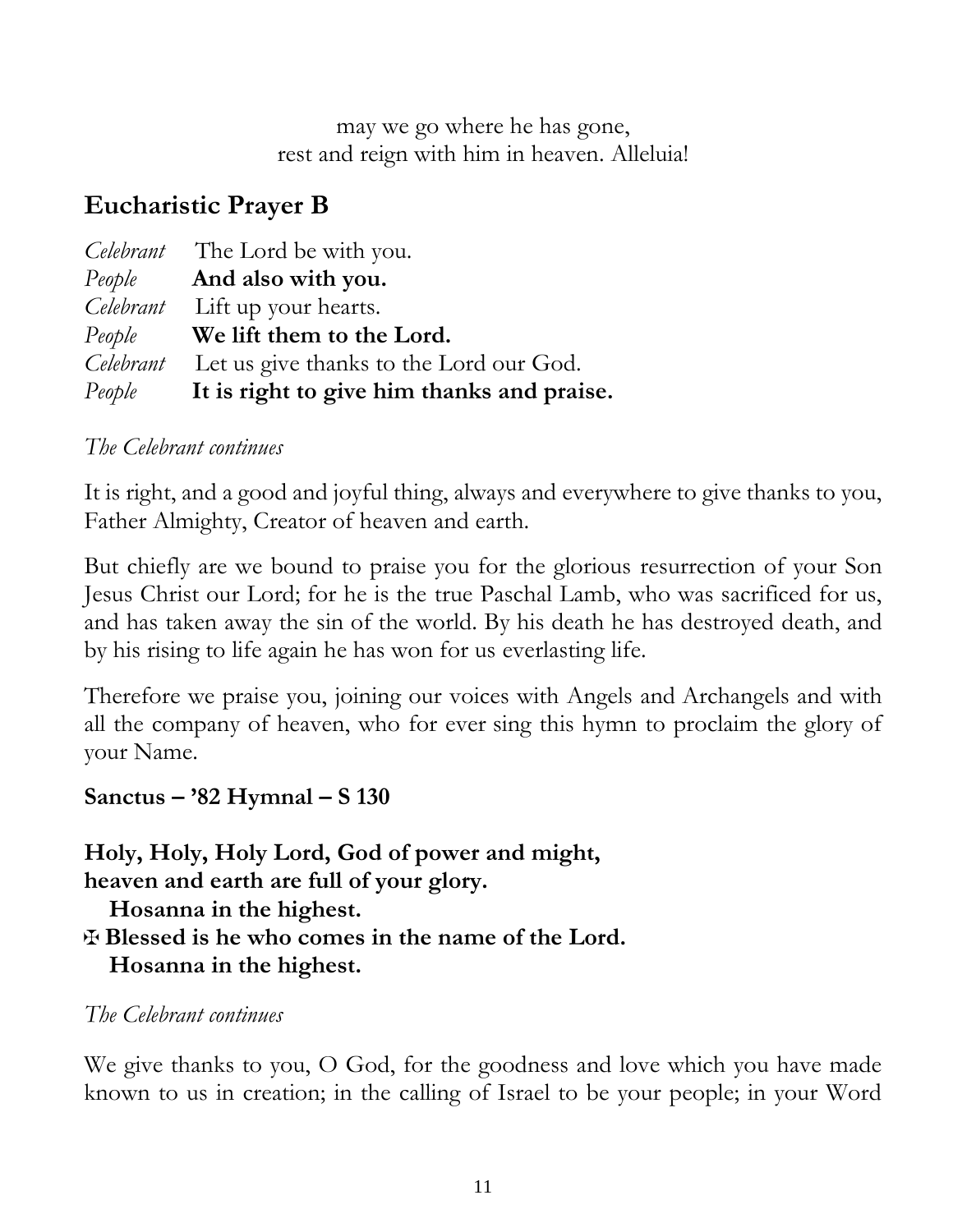spoken through the prophets; and above all in the Word made flesh, Jesus, your Son. For in these last days you sent him to be incarnate from the Virgin Mary, to be the Savior and Redeemer of the world. In him, you have delivered us from evil, and made us worthy to stand before you. In him, you have brought us out of error into truth, out of sin into righteousness, out of death into life.

On the night before he died for us, our Lord Jesus Christ took bread; and when he had given thanks to you, he broke it, and gave it to his disciples, and said, "Take, eat: This is my Body, which is given for you. Do this for the remembrance of me."

After supper he took the cup of wine; and when he had given thanks, he gave it to them, and said, "Drink this, all of you: This is my Blood of the new Covenant, which is shed for you and for many for the forgiveness of sins. Whenever you drink it, do this for the remembrance of me."

Therefore, according to his command, O Father,

# *Celebrant and People*

**We remember his death, We proclaim his resurrection, We await his coming in glory;**

# *The Celebrant continues*

And we offer our sacrifice of praise and thanksgiving to you, O Lord of all; presenting to you, from your creation, this bread and this wine.

We pray you, gracious God, to send your Holy Spirit upon these gifts that they may be the Sacrament of the Body of Christ and his Blood of the new Covenant. Unite us to your Son in his sacrifice, that we may be acceptable through him, being sanctified by the Holy Spirit. In the fullness of time, put all things in subjection under your Christ, and bring us to that heavenly country where, with the Ever-Blessed Virgin Mary, Blessed Matthew, our patron, and all your saints, we may enter the everlasting heritage of your sons and daughters; through Jesus Christ our Lord, the firstborn of all creation, the head of the Church, and the author of our salvation.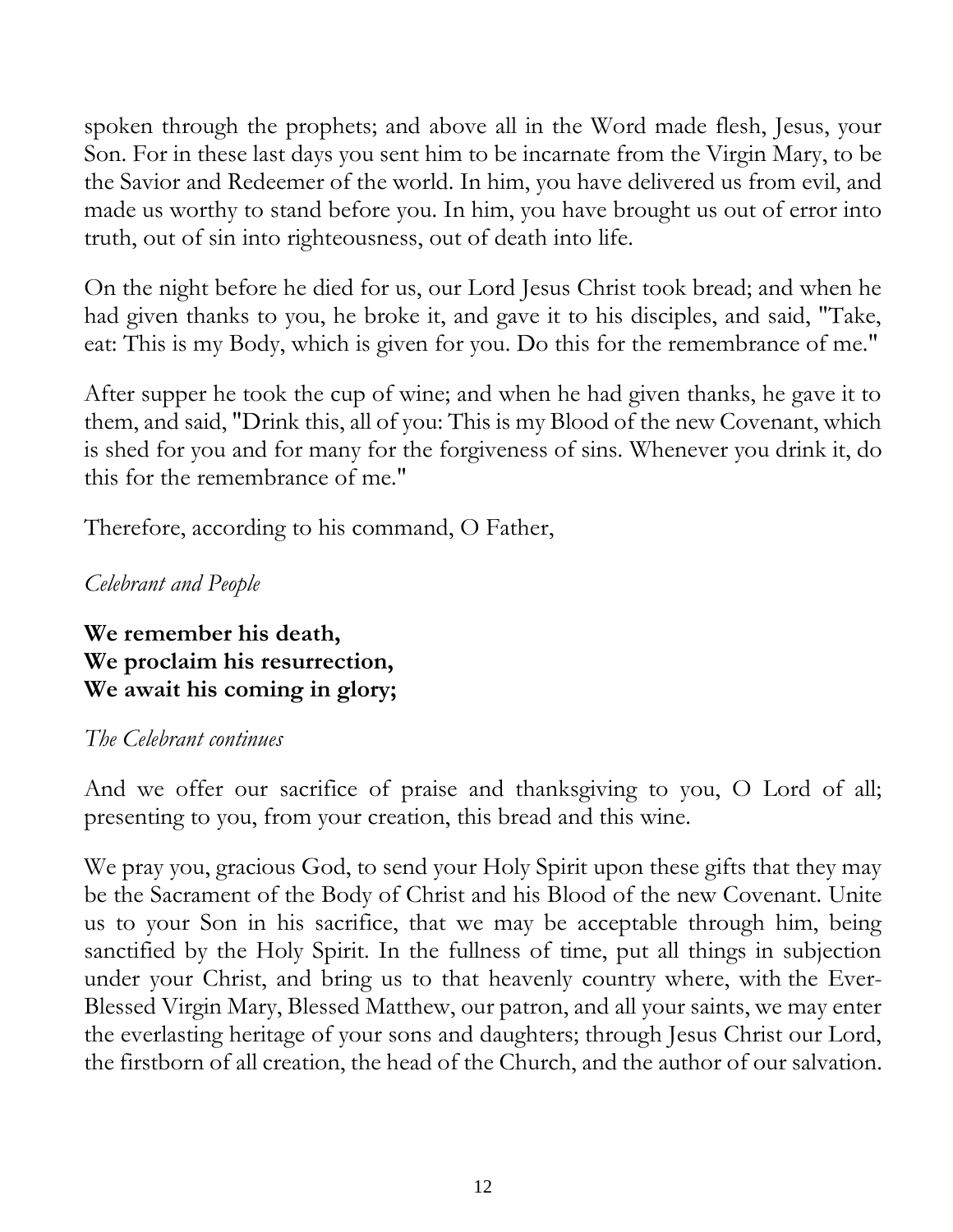By him, and with him, and in him, in the unity of the Holy Spirit all honor and glory is yours, Almighty Father, now and for ever. **AMEN***.*

And now, as our Savior Christ has taught us, we are bold to say,

**Our Father, who art in heaven, hallowed be thy Name, thy kingdom come, thy will be done, on earth as it is in heaven. Give us this day our daily bread. And forgive us our trespasses, as we forgive those who trespass against us. And lead us not into temptation, but deliver us from evil. For thine is the kingdom, and the power, and the glory, for ever and ever. Amen.** 

# **The Breaking of the Bread**

*The Celebrant breaks the consecrated Bread. A period of silence is kept.*

*Celebrant* Alleluia. Christ our Passover is sacrificed for us; *People* **Therefore let us keep the feast. Alleluia.**

| <b>Fraction Anthem</b> | Jesus, Lamb of God | <b>'82 Hymnal</b> – $S$ 164 |
|------------------------|--------------------|-----------------------------|
|------------------------|--------------------|-----------------------------|

#### **Communion Hymn**

*The Celebrant then faces the People while elevating the Sacrament and says*

Behold the Lamb of God, behold him that takes away the sins of the world. Blessed are those who are invited to the marriage supper of the Lamb.

*People* **Lord, I am not worthy that you should come under my roof, but say the word only, and my soul shall be healed.**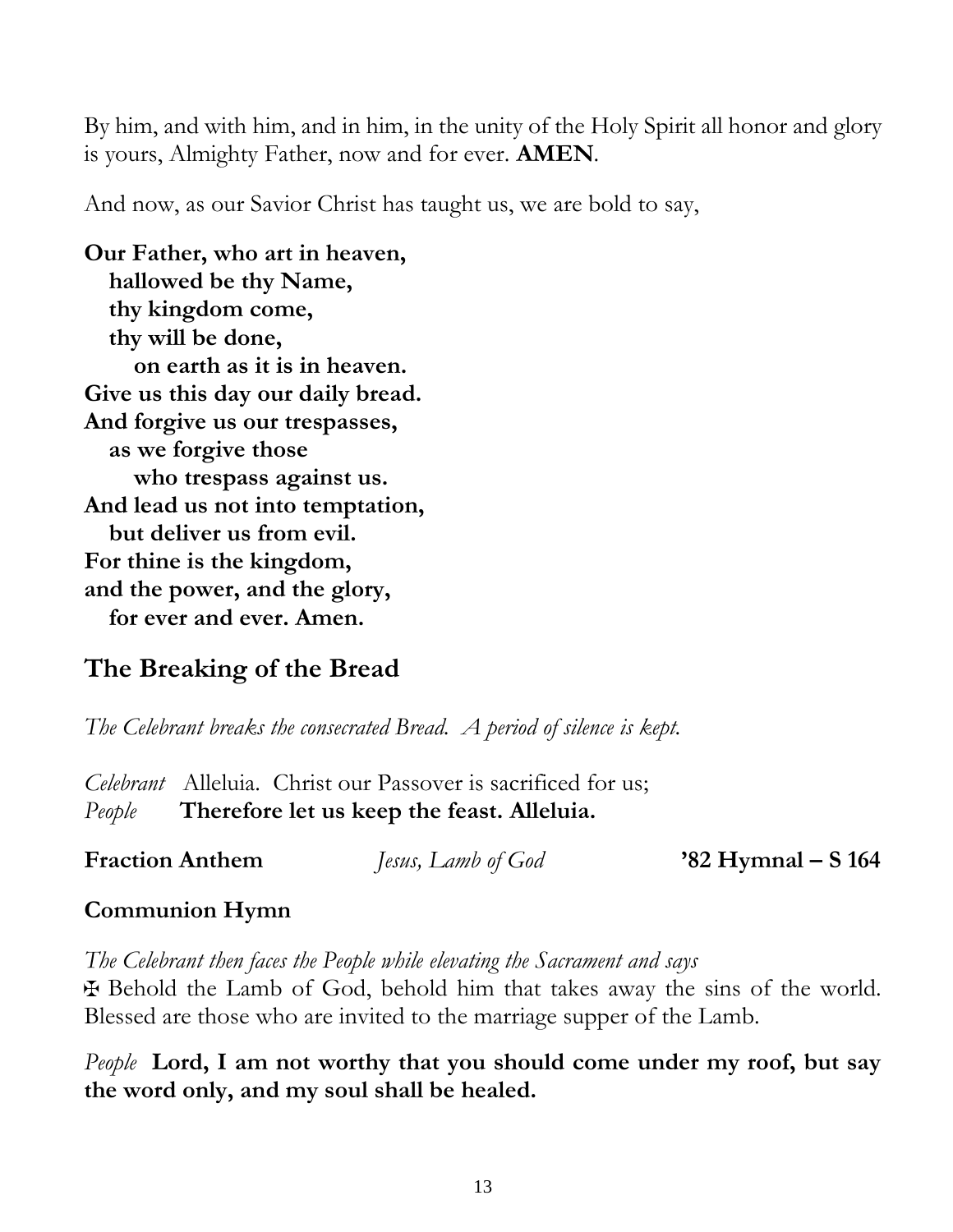#### **Spiritual Communion** – *for those watching online*

In union, dear Lord, with the faithful at every altar of the Church where your Blessed Body and Blood are being offered to the Father, I desire to offer you praise and thanksgiving. I believe that you are truly present in the Holy Sacrament. And since I cannot at this time receive you sacramentally, I beseech you to come spiritually into my soul. I unite myself unto you, and embrace you with all the affections of my heart. Let me never be separated from you. Let me live and die in your Love. Amen.

| <b>Communion Anthem</b> | <i>Because He Lives</i> | arr by Jack Schrader |
|-------------------------|-------------------------|----------------------|
|-------------------------|-------------------------|----------------------|

#### **Post-Communion Prayer**

*Celebrant* Let us pray. *All* **Almighty and everliving God, we thank you for feeding us with the spiritual food of the most precious Body and Blood of your Son our Savior Jesus Christ; and for assuring us in these holy mysteries that we are living members of the Body of your Son, and heirs of your eternal kingdom. And now, Father, send us out to do the work you have given us to do, to love and serve you as faithful witnesses of Christ our Lord. To him, to you, and to the Holy Spirit, be honor and glory, now and for ever. Amen.**

#### *The Celebrant says the following blessing*

May the God of peace, who brought again from the dead our Lord Jesus Christ, the great Shepherd of the sheep, through the blood of the everlasting covenant, make you perfect in every good work to do his will, working in you that which is well pleasing in his sight; and the blessing of God Almighty, the Father, the Son, and the Holy Spirit, be among, and remain with you always **Amen.**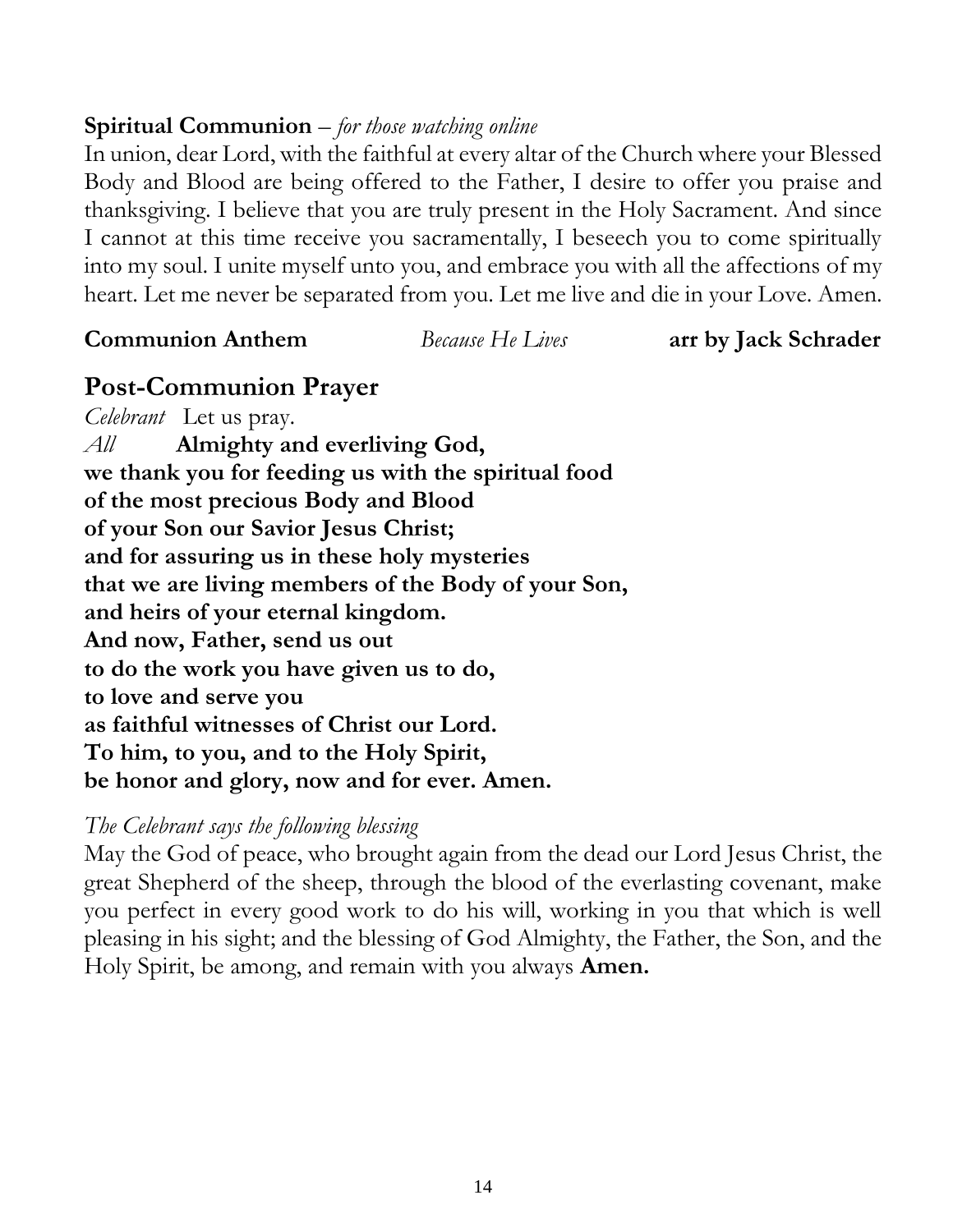1 He is risen, He is risen! Tell it out with joyful voice: Christ has burst the three days' prison; Let the whole wide earth rejoice: death is conquered, we are free, Christ has won the victory.

2 Come, ye sad and fearful hearted, with glad smile and radiant brow! Death's long shadows have departed; Jesus' woes are over now, and the passion that he bore sin and pain can vex no more.

3 Come with high and holy hymning, hail our Lord's triumphant day; Not one darksome cloud is dimming yonder glorious morning ray, breaking o'er the purple east, symbol of our Easter feast.

4 He is risen, He is risen! He hath opened heaven's gate: we are free from sin's dark prison, risen to a holier state; and a brighter Easter beam on our longing eyes shall stream.

#### **Dismissal**

*Celebrant* Let us go forth in the Name of Christ. Alleluia, alleluia. *People* **Thanks be to God. Alleluia, alleluia.**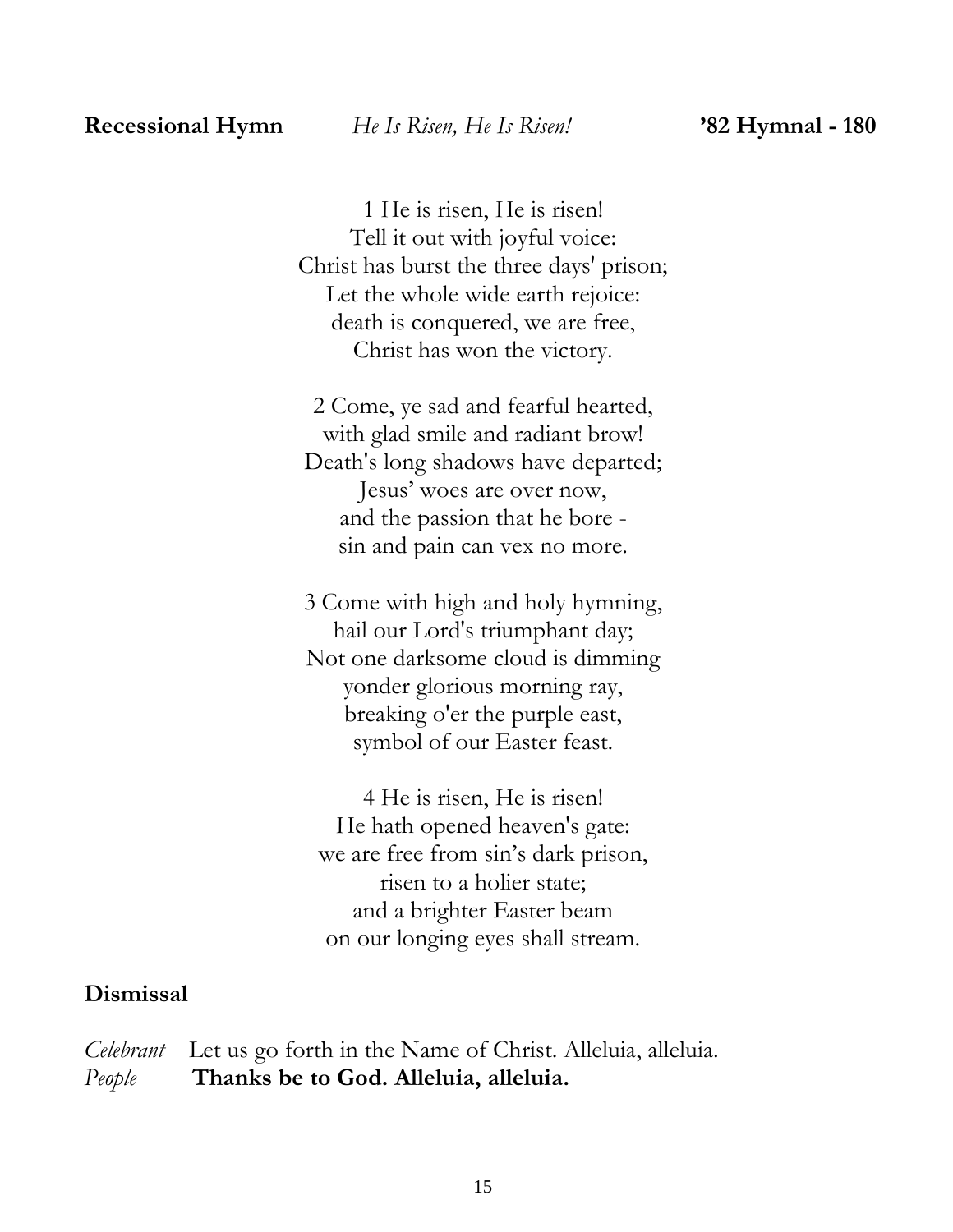#### **Announcements**

**SAVE THE DATE! May 2, 2021:** Did you know that May 2, 2021 is the 50<sup>th</sup> anniversary of the groundbreaking for the original sanctuary (now the Parish Hall)? This calls for a celebration! An outdoor event is being planned with activities for children and fellowship for the adults of our church and nursery school communities. Stay tuned for more details in the coming weeks!

#### **Lifelong Learning**

## **Sundays, 11:45 a.m. (new time!), Adult Lifelong Learning Forum**

**There is no Adult Forum today, Easter Sunday.** Next week we return to our study of the Gospel of Mark. Please join us Sundays at 11:45 a.m. via  $\frac{\text{Zoom}}{\text{G}}$  for conversation and fellowship!

Jon Clark & Karen Randall, Adult LLL Leaders

#### **Journey to Holy Week Sunday School and Resurrection Garden**

Our **flexible** and vibrant **pre-recorded Holy Week lesson** and activity are still available. Families with children aged 16 months through Grade 5 can:

- Watch and wonder with our CGS teachers as they tell the story of Jesus at Holy Week.
- Learn how to **create your very own Resurrection Garden!**
- Pick-Up free materials in the lower parking lot entrance to help you get started. Going fast, pick them up soon!

You can watch our lesson and view the step-by-step instructions by heading to: **<https://tinyurl.com/saintmattscgs>**

We know Sunday School is not the same without physically gathering together in the atria. It is our hope to gather outdoors sometime soon. For now, we pray our pre-recorded lessons help you and your child continue on the journey of faith while we remain separated.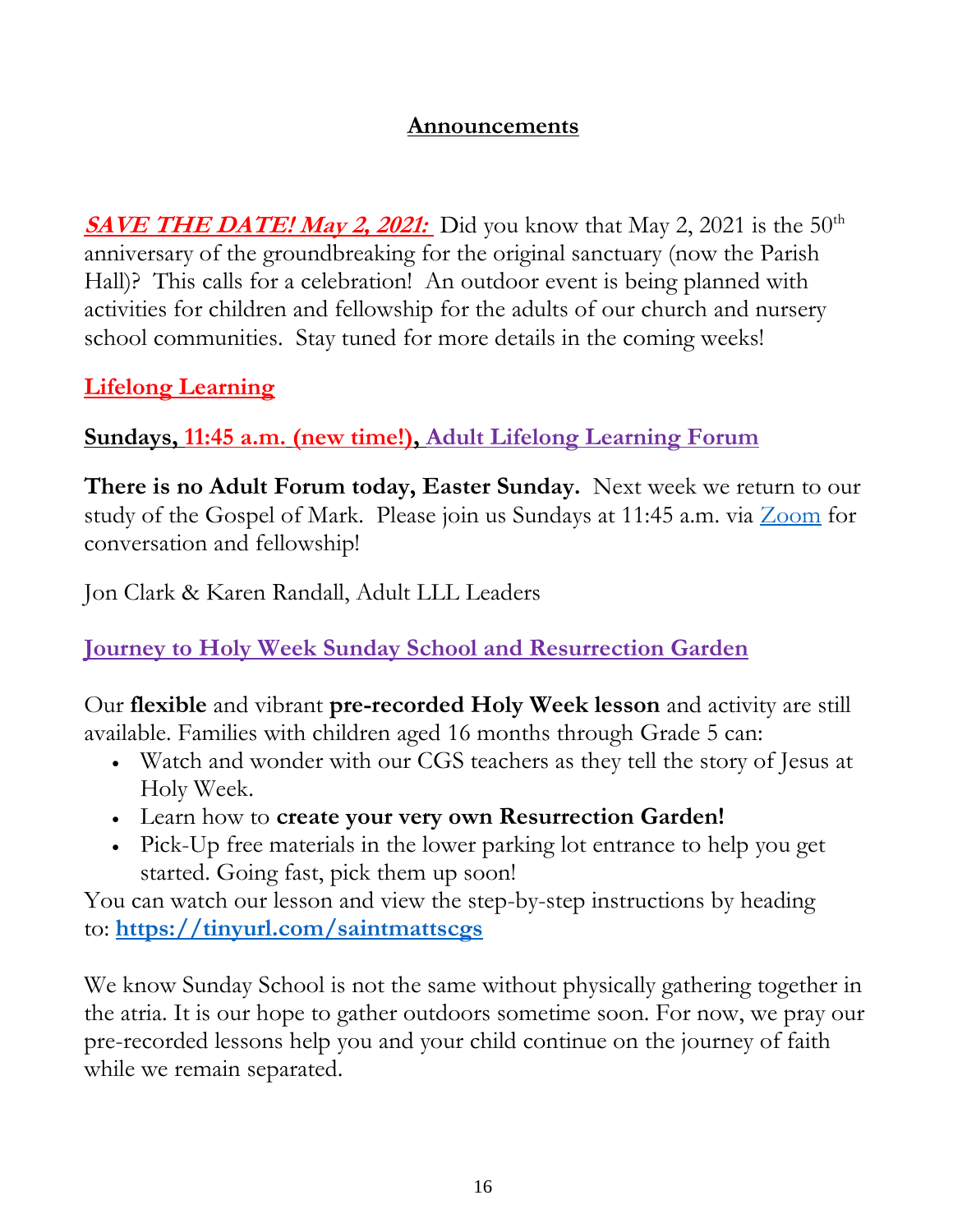# **Communion Under Special Circumstances**

Fr. Rodney will now be offering "Communion under Special Circumstances," which is based on the version found on pgs. 396-399 of the BCP. It is a brief service that enables those who are not ready to return to in-person worship to still come to church and receive Holy Communion. Things to know: this service is only between you and Fr. Rodney, all are masked, you will take the host as Fr. Rodney says the appropriate words, and it takes no longer than five minutes. Please contact Fr. Rodney at  $vector@s$ saintmattsec.org to make an appointment or ask further questions. If you would like to learn more about this opportunity, please click this [link](https://saintmattsec.org/2021/02/26/communion-under-special-circumstances/) for more information and a video.

# **YOUTH MINISTRY**

# **Youth Group Schedule: Mondays**

Youth Group is our program offering for both middle school and high school students. Join us on scheduled Monday evenings of each month for games, fun, fellowship, projects, and lively discussions about our faith. **Our next meeting will be in April, and will take place outside at St. Matthew's!** We are hoping to make Youth Group a bimonthly offering. Stay tuned for updates regarding dates.

# **The Teenage Prayer Experiment**

What do you already know about prayer? Has the practice ever been helpful for you? I wonder . . . might there be different ways for us to connect with God than we're used to? Join the members of our Youth Group as we work through a series of ongoing *experiments* titled, **The Teenage Prayer Experiment**. Each chapter of the book introduces a prayer practice (using labyrinths, Lego Bible modelling, prayer beads, prayer walking) and includes comments by youth who have tried out the experiments for themselves. Of course there is space for you to record your own thoughts. Email Anthony at  $\frac{\text{anthon}(a)}{\text{saintmattsec.org}}$  to reserve your free copy for personal use, and for discussion in monthly Youth Group meetings.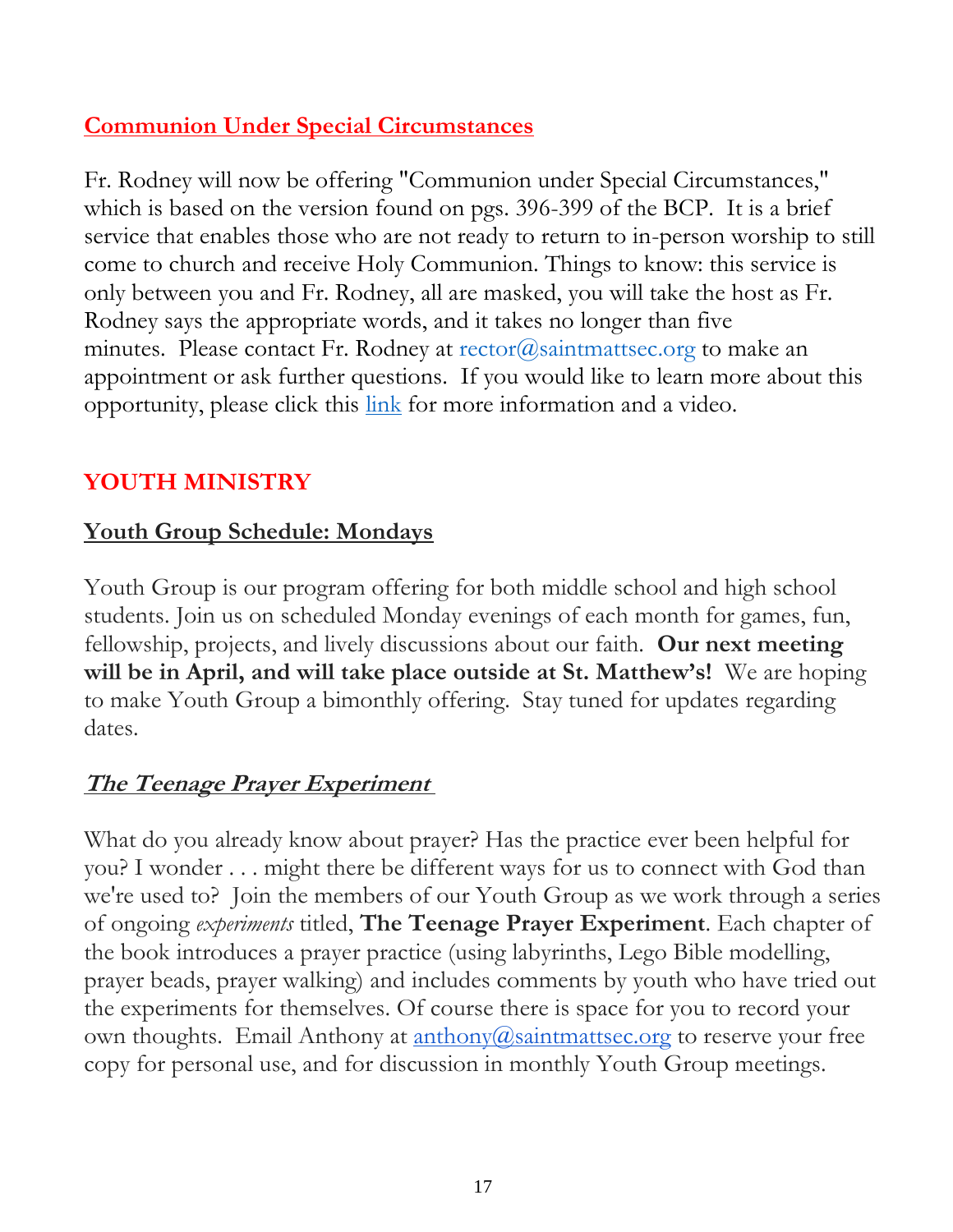# **Feed The Hungry**

Many thanks to all who have responded to our calls for food to feed those in need over the past year. You may recall that we also monetarily support the Saint John's Norristown Feeding Ministry, Cecil and Grace Bean's Soup Kitchen. The envelopes you will find in the pews **on the 3rd Sunday** of each month are for contributions toward supporting this ministry. If you would like credit for your donation on your contribution statements, please put your name and or pledge number on the envelope. Thank you!

# **Church Office**

Please note that the church office is CLOSED on **Mondays.** On the other weekdays, you can reach someone by phone (215.646.4092, press #1 for the Parish Manager) between the hours of 8:00 a.m. and 3:00 p.m. If you need to stop by the church for any reason, please call first to arrange a time, or to make sure that someone is on site to let you in. Thank you!

# **Prayers for Active Military**

You may have noticed a return recently to prayers for active military personnel. If you have a family member on active duty that you would like included in the Prayers for the People, please contact the church office at [parishmanager@saintmattsec.org](about:blank) or 215.646.4092.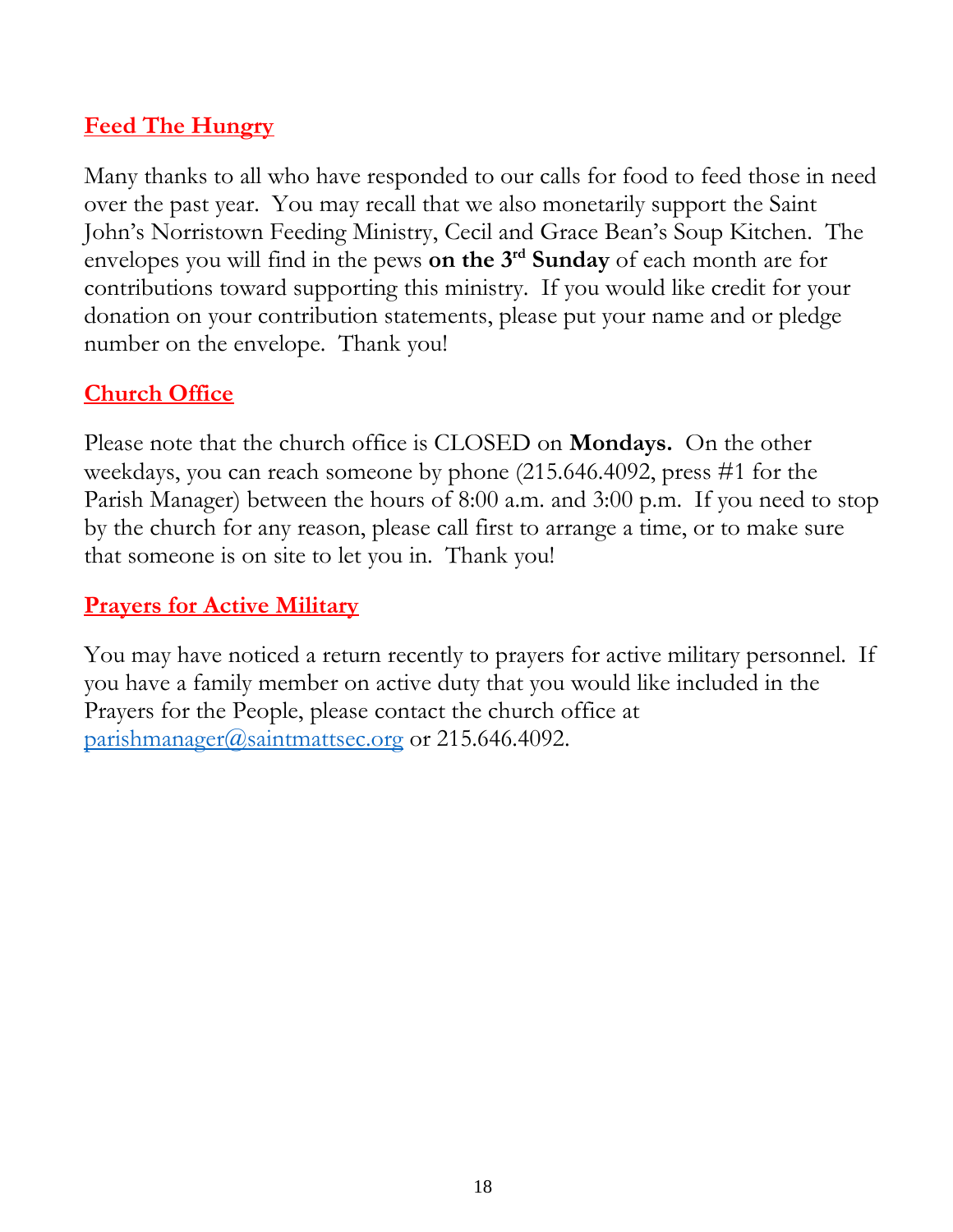#### **2021 EASTER FLOWERS TO THE GLORY OF GOD AND IN THANKSGIVING FOR HIS VICTORY OVER SIN AND DEATH THROUGH OUR LORD JESUS CHRIST**

#### **IN THANKSGIVING:**

- 1. For Derek, Yuka, Julia & Alyssa by Jane Baker
- 2. For Susan Ricciardi and Jill Merrill by Jane Baker

# **IN MEMORY OF:**

- 1. Philip Collice, by Lois Collice
- 2. Lois & William Heginbothom, by The Piotrowski Family
- 3. Leonard Rollhauser, by The Piotrowski Family
- 4. Lucy & Al Piotrowski, by The Piotrowski Family
- 5. Our parents, by Carole Sable & David Brock
- 6. Jim & Nancy Dornan, Pam Davis & all the loved ones of the Dornan Family, by Jill & Jamie
- 7. Rhoda & Oliver Rhydderch, by Bill & Barb Rhydderch
- 8. George & Bertha Collins, Sr, by Bill & Barb Rhydderch
- 9. G. James Dunlap & Sandra M. Dunlap, by Pam & Anne Dunlap
- 10. Charlie, Joe, Bill & Family, by Barbara McKinney